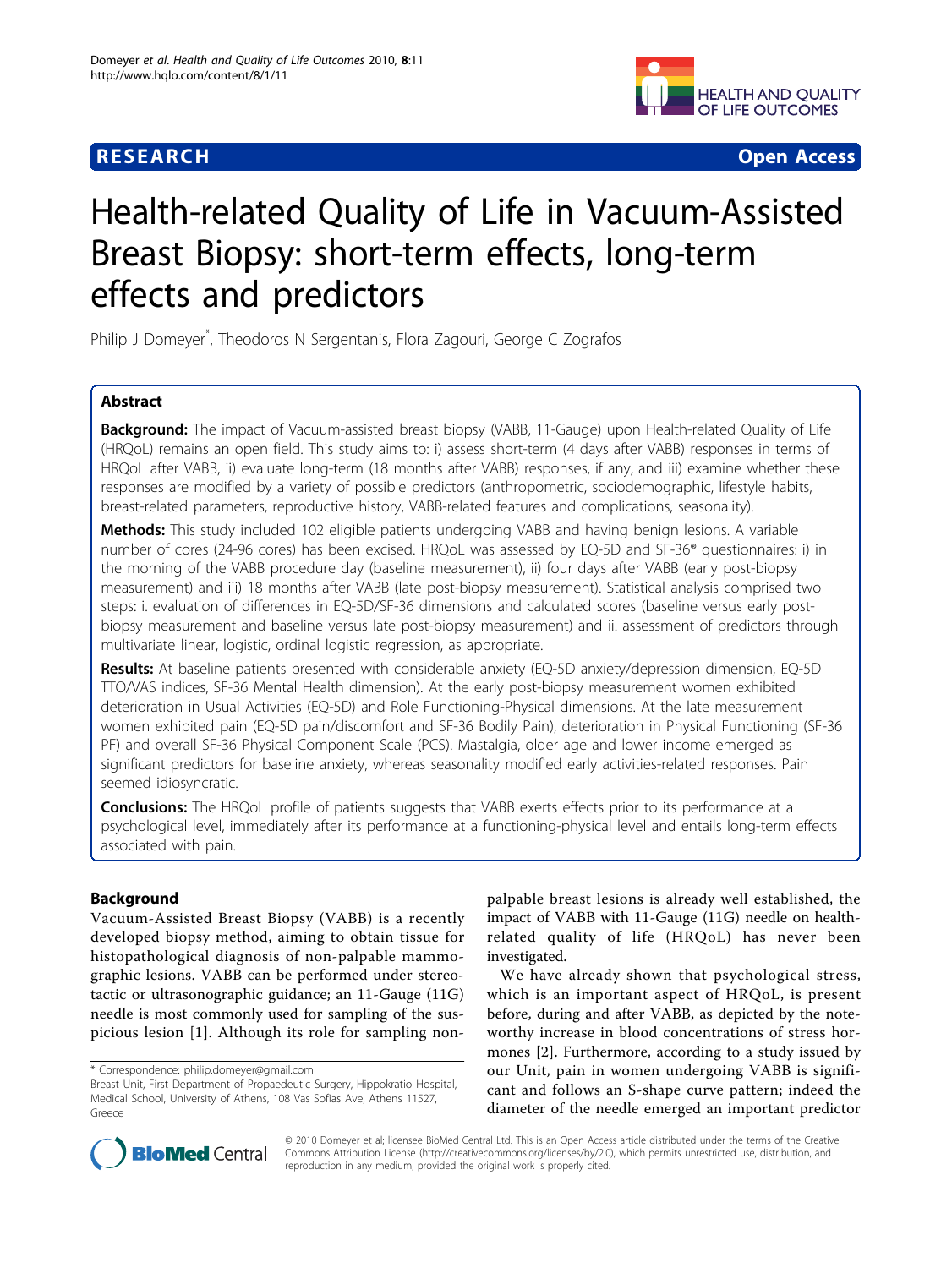of pain in different biopsy methods [[3](#page-9-0)]. Apart from those short-term effects described by our team, midterm (4 months after biopsy) effects of stereotactic breast biopsy have been recognized [[4\]](#page-9-0). Indeed, according to our previous work, VABB seems to exhibit fairly distinct long-term effects, when compared to other biopsy methods in terms of compliance [[5\]](#page-9-0).

Given the above, it is rational to anticipate that VABB may exert significant effects upon HRQoL. Nevertheless, only two studies (COBRA study [[6\]](#page-9-0) and the study issued by Maxwell et al. [[7](#page-9-0)]) have appeared assessing the impact of stereotactic core needle biopsy on HRQoL. It should be stressed however that the COBRA study had adopted a comparative approach (i.e. stereotactic 14G needle biopsy versus open breast biopsy) and focused exclusively on short-term responses, i.e. up to four days after biopsy. Similarly the study by Maxwell et al. has assessed the 14G setting covering a 30-day period after core biopsy [[7\]](#page-9-0).

As a result, short-term and long-term effects of VABB (11G) on HRQoL remain an open field. The particularities in VABB are worth investigating systematically, as the special features of VABB together with the larger (11G) needle diameter may exhibit a distinct HRQoL profile, as documented in the context of other phenomena such as pain [[3\]](#page-9-0). Importantly, to our knowledge, no insight into predictors modifying the effect of VABB upon HRQoL has appeared in the literature.

This study aims to: i) assess short-term (4 days after VABB) responses in terms of HRQoL after VABB, ii) evaluate long-term (18 months after VABB) responses, if any, and iii) examine whether these responses are modified by a variety of possible predictors (anthropometric, sociodemographic, lifestyle habits, breast-related parameters, reproductive history, VABB-related features and complications, seasonality). To our knowledge, this is the first study to address these issues.

# Methods

### Patients

Exclusion criteria for this study were: previous breast cancer, severe comorbidity (psychiatric conditions, stroke, autoimmune diseases, cancer, severe coronary heart failure, i.e. NYHA stage III or IV). In addition patients diagnosed with precursor (atypical ductal hyperplasia, ADH and lobular neoplasia, LN) lesions, as well as carcinomas (ductal, in situ, DCIS or invasive, IDC, lobular carcinomas) were excluded from the study, as the follow-up/treatment of these conditions, respectively, may interfere with HRQoL measurements.

Of the 164 consecutive patients who came to our Breast Unit due to non-palpable mammographic lesions requiring VABB, only 102 were eligible for this study (Figure [1\)](#page-2-0). The women were 33-80 years old.

Patients were informed (orally and in written) about the procedure, possibility of pain and complications by the surgeon performing VABB. Written signed informed consent was obtained from all patients. The study was approved by the Local Institutional Review Board.

#### VABB performance - local anesthesia

All patients presenting with a non-palpable mammographic lesion (microcalcifications, solid lesion or asymmetric density) BI-RADS 3 or 4 underwent VABB under stereotactic guidance (11G) on the Fisher's table (Mammotest, Fischer Imaging, Denver, CO, USA). According to the results of a double-blind study [[8\]](#page-9-0), a variable number of cores (24-96 cores) has been excised.

All procedures were performed by the same surgeon, in the same Unit, according to the recommended local anesthesia [[1](#page-9-0)]; in addition two specialist radiologists assisted at the procedures. The surgeon performing VABB was familiar with this method before the onset of this study, having already performed 350 VABB procedures. For local anesthesia, the two-step approach was adopted: 5  $cm<sup>3</sup>$  1% lidocaine without epinephrine (superficial) and 10  $cm<sup>3</sup>$  1% lidocaine with epinephrine (deep) were administered. The biopsy was performed according to a standard protocol to assure quality control. Compression bandages were applied so as to prevent hematoma.

### HRQoL measurement

HRQoL was measured with the EQ-5D [[9](#page-9-0)] and SF-36® [[10\]](#page-9-0) questionnaires. EQ-5D encompasses five dimensions (mobility, self-care, usual activities, pain/discomfort and anxiety/depression), each one with three levels (no problems, some problems, extreme problems/ unable). EQ-5D also contains a visual analogue scale on which patients rate their own health between 0 and 100 (designated as EQ-5D VAS "thermometer") [\[9](#page-9-0)]. Based on patients' responses two indices were calculated: EQ-TTO (Time Trade-Off values) [[11\]](#page-9-0) and EQ-VAS [[12\]](#page-9-0); the norms of the Spanish population were adopted under the light of geographical and social proximity. Importantly no Greek norms have been published to our knowledge.

The SF-36 questionnaire comprises 36 items covering eight health dimensions, namely physical functioning (PF), bodily pain (BP), general health (GH), vitality (VT), social functioning (SF), mental health (MH), role functioning-physical (RP) and role-functioning-emotional (RE). It produces a health profile with scores between 0 and 100 for each dimension [\[10](#page-9-0)]. Based on ratings two overall scores were calculated (Physical Component Scale, PCS and Mental Component Scale, MCS), once again using the Spanish norms [\[13](#page-9-0)].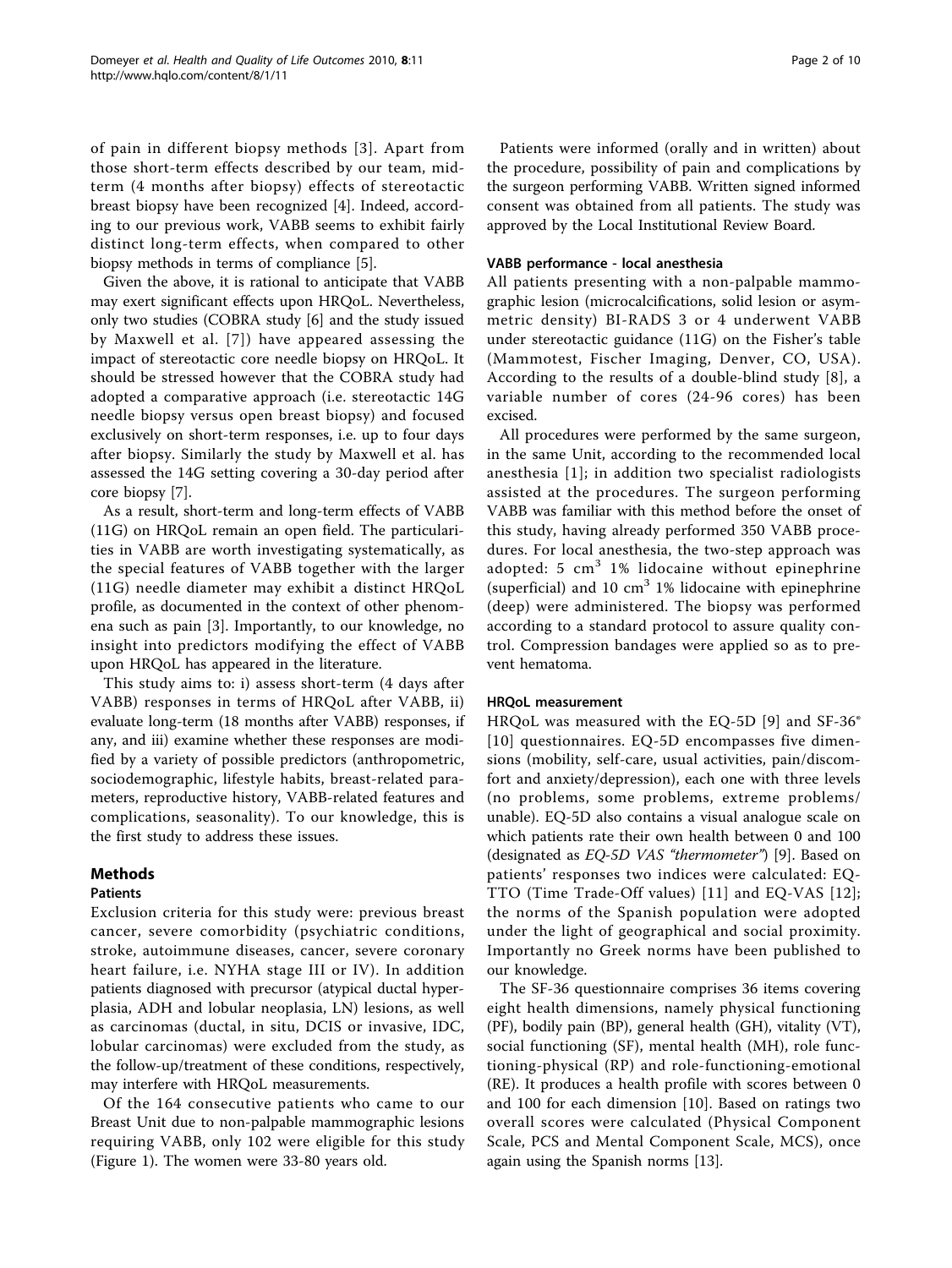<span id="page-2-0"></span>

#### Structure and administration of questionnaires

All patients were asked to complete SF-36 and EQ-5D questionnaires simultaneously, i) in the morning of the VABB procedure day (i.e. 1-2 hours prior to biopsy, designated as baseline measurement), ii) four days after VABB (i.e. always prior to obtaining a final diagnosis of the breast lesion, designated as early post-biopsy measurement) and iii) 18 months after VABB (designated as late post-biopsy measurement).

At the baseline assessment the following information was obtained: i) anthropometric features (height, weight, from which Body Mass Index (BMI) was calculated), ii) sociodemographic parameters i.e. age, place of residence (urban or rural), education (1 = primary education, 2 = secondary education, 3 = technological educational institute,  $4 =$  university,  $5 =$  postgraduate university education), professional risk (0 = low risk, i.e. permanent employees and housewives,  $1 =$  high risk, i.e. non-permanent job, for instance in the private sector or selfemployed), marital status (married/living with partner, single, widowed, divorced), number of offspring (male and female separately), personal income, iii) lifestyle habits (current smoking), iv) breast-related parameters (mastalgia, presence of fibrocystic disease, breast cancer history in a first-degree relative, monthly breast selfexamination, duration of breastfeeding), v) reproductive history (menopausal status, age at menarche, age at first full-term pregnancy, spontaneous abortions, miscarriages, number of prior caesarian sections, oral contraceptive/HRT (hormone replacement therapy) ever-use, vi) VABB-related features [referral, type of lesion (microcalcifications, solid lesion, asymmetric density), BI-RADS classification], vii) seasonality (biopsy month). Moreover, the volume of tissue excised, subsequent hematoma formation and infection were recorded after VABB. The histology of the lesion was classified according to the system first proposed by Dupont and Page [[14\]](#page-9-0) and adopted by the recent review by Guray and Sahin [[15](#page-9-0)]. At the late post-biopsy measurement the satisfaction of patients with the cosmetic result was also recorded.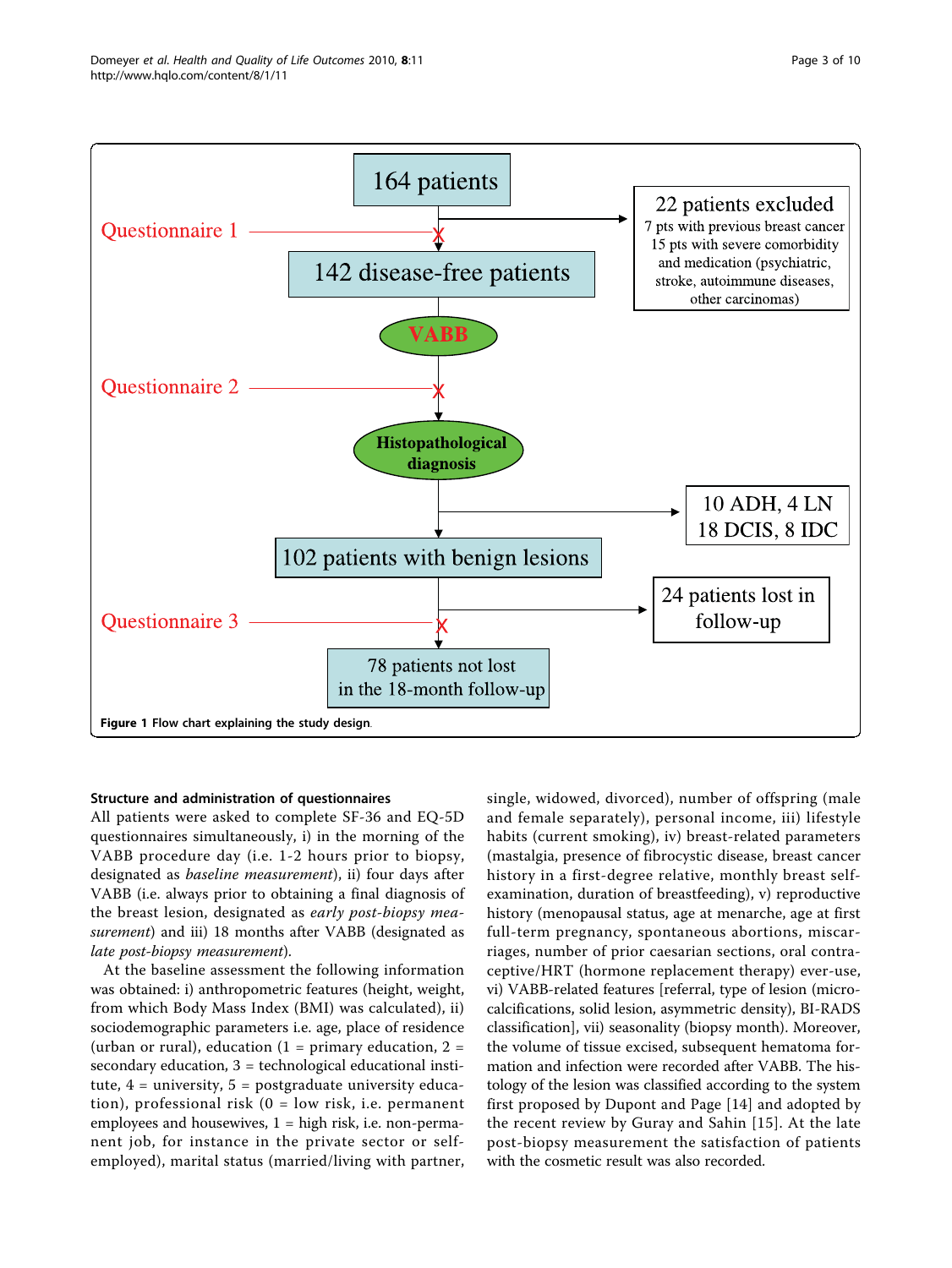#### Statistical analysis

Statistical analysis is summarized in Figure 2 and comprised two steps: 1. evaluation of differences in EQ-5D/SF-36 dimensions and calculated scores and 2. assessment of predictors. Concerning step 1, two comparisons were made: i. baseline versus early post-biopsy measurement and ii. baseline versus late post-biopsy measurement. Given that two comparisons were performed, the Bonferroni correction was adopted, i.e. the threshold for statistical significance was equal to 0.05/2  $= 0.025.$ 

Concerning step 2, the following procedure was followed: i. In case a difference was proven significant in step 1, the numerical difference was computed in such a way that the sign of the mean result was positive; for example, baseline minus post-biopsy difference was calculated for dimensions where mean baseline = mean post-biopsy value, whereas post-biopsy minus baseline difference was calculated for dimensions where mean post-biopsy = mean baseline value. This framework was adopted in order that the results be more tangible.

ii. After the calculation of differences two scenarios were possible: baseline health status was better or worse than subsequent (early/late) measurements.

It should be kept in mind that the point of focus of this study is the identification of predictors modifying the worsening (aggravation) of HRQoL at any time point before or after VABB. In an attempt to reach tangible and plausible results the design of the analysis also took into account the time criterion for causality.

Specifically: a) In case baseline values denoted worse health status, the multivariate analysis was performed on baseline values encompassing inherent features i.e. those acting prior to baseline. b) In case the subsequent measurements indicated worse health status than baseline, the analysis was performed on the calculated differences, encompassing inherent and VABB-related features as independent variables. The rationale underlying the setting of differences as dependent variables is the following: given the time criterion, some inherent possible predictors may have acted both at baseline and at subsequent measurements. However, as mentioned above, this study aims to examine whether predictors modify

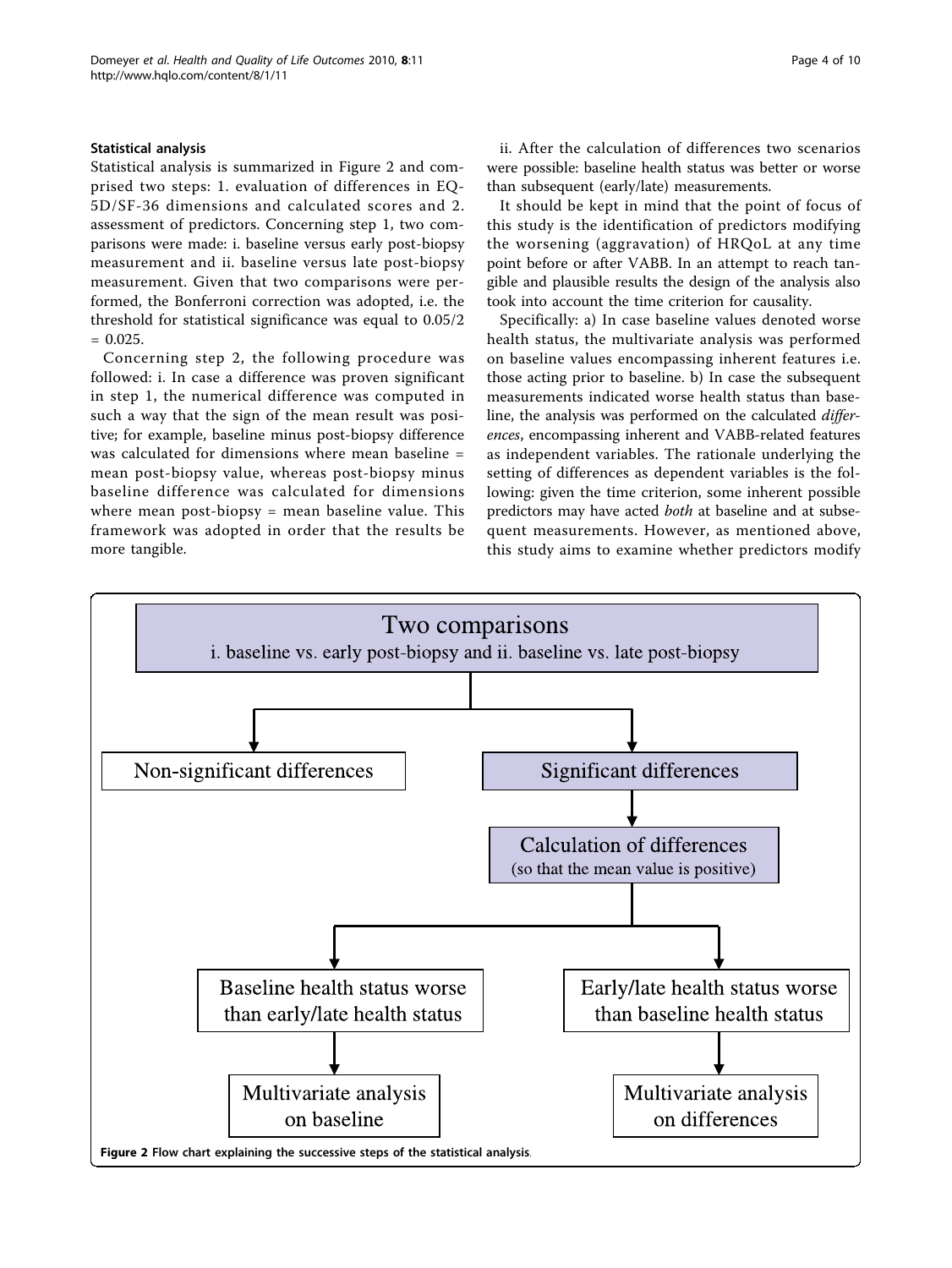(further potentiate or limit) the aggravating effect of the procedure; as a result it is the change (gradient) that had to be modeled.

Concerning model building, the associations between baseline values or calculated differences and possible predictors were assessed first through univariate analysis; the predictors proven significant in the univariate analysis were included in the multivariate models. Where the assumptions of linear regression were met, the former was performed. When the assumptions of linear regressions were not met, the difference was converted to a binary variable (0 = values  $\le$  median, 1 = values above median). Concerning baseline measurements on EQ-5D dimensions ordinal logistic regression was performed.

The statistical analysis was performed using STATA 8.0 statistical software (Stata Corporation, College Station, TX, USA).

#### Results

Table 1 outlines the features of the study sample; it is worth mentioning that no infections or hematomas requiring intervention were present in the study sample. The seven hematomas included in Table 1 are clinically significant hematomas with a diameter larger than 3 cm. Table [2](#page-6-0) presents the changes in HRQoL in VABB. At the early measurement significant deterioration was noted in EQ-5D usual activities and SF-36 RP dimensions; on the other hand EQ-5D anxiety/depression dimension as well as EQ-5D indices (VAS and TTO) revealed worse health status at baseline.

Concerning the baseline-late post-biopsy comparison, worse health status in the late measurement was demonstrated through EQ-5D pain/discomfort dimension, SF-36 PF and BP dimensions as well as SF-36 PCS overall score; on the contrary baseline denoted worse health state in EQ-5D mobility, anxiety/depression, VAS "thermometer" measurements as well as SF-36 MH dimension.

Table [3](#page-7-0) presents predictors assessed through the baseline-early post-biopsy comparison. Biopsy season was associated with more pronounced worsening in EQ-5D usual activities dimension; on the contrary greater number of prior cesarean sections was associated with less pronounced worsening in SF-36 RP dimension. Regarding the dimensions pointing to worse status in baseline, mastalgia was associated with higher degree of anxiety/ depression and, consequently, worse health status as measured by EQ-5D TTO and VAS indices. Increasing age was associated with worse baseline EQ-5D TTO and VAS indices; on the other hand increasing income correlated with better baseline EQ-5D TTO values.

Table [4](#page-7-0) presents predictors assessed through the baseline-late post-biopsy comparison. No significant predictors were found for the worsening noted in EQ-5D

|  |  | Table 1 Description of the study sample (n = 102) |  |  |  |  |  |  |
|--|--|---------------------------------------------------|--|--|--|--|--|--|
|--|--|---------------------------------------------------|--|--|--|--|--|--|

| <b>Categorical variables</b>                          | Frequency (%) |
|-------------------------------------------------------|---------------|
| Sociodemographic parameters and lifestyle habits      |               |
| Place of residence                                    |               |
| Urban                                                 | 72 (70.6)     |
| Rural                                                 | 30 (29.4)     |
| Education                                             |               |
| Primary education                                     | 21 (20.6)     |
| Secondary education                                   | 44 (43.1)     |
| Technological educational institute                   | 10 (9.8)      |
| University                                            | 22 (21.6)     |
| Postgraduate university education                     | 5 (4.9)       |
| Professional risk                                     |               |
| Low (permanent employees and housewives)              | 68 (66.7)     |
| High (non-permanent job or self-employed)             | 34 (33.3)     |
| Marrital status                                       |               |
| Married/living with partner                           | 84 (82.3)     |
| Single                                                | 7(6.9)        |
| Divorced                                              | 5 (4.9)       |
| Widowed                                               | 6(5.9)        |
|                                                       |               |
| Current smoking                                       |               |
| Yes<br>No                                             | 27 (26.5)     |
|                                                       | 75 (73.5)     |
| Breast-related parameters                             |               |
| Mastalgia                                             |               |
| Yes                                                   | 30 (29.4)     |
| No                                                    | 72 (70.6)     |
| Presence of fibrocystic disease                       |               |
| Yes                                                   | 47 (46.1)     |
| No                                                    | 55 (53.9)     |
| Breast cancer history in a first-degree relative      |               |
| Yes                                                   | 8 (7.8)       |
| No                                                    | 94 (92.2)     |
| Reproductive history                                  |               |
| Menopausal status                                     |               |
| Premenopausal                                         | 43 (42.2)     |
| Postmenopausal                                        | 59 (57.8)     |
| Number of prior caesarian sections                    |               |
| None                                                  | 86 (84.3)     |
| One                                                   | 7(6.9)        |
| Two                                                   | 7(6.9)        |
| Three                                                 | 2(1.9)        |
| VABB-related features and histological classification |               |
| Histological classification                           |               |
| Nonproliferative lesions                              |               |
| Mild epithelial hyperplasia                           | 9(8.8)        |
| Ductal ectasia                                        | 5(4.9)        |
| Nonsclerosing adenosis                                | 1(1.0)        |
| Periductal fibrosis                                   | 4(3.9)        |
| Multiple coexisting nonproliferative lesions          | 15 (14.7)     |
| Proliferative lesions                                 |               |
| Moderate ductal hyperplasia without atypia            | 15 (14.7)     |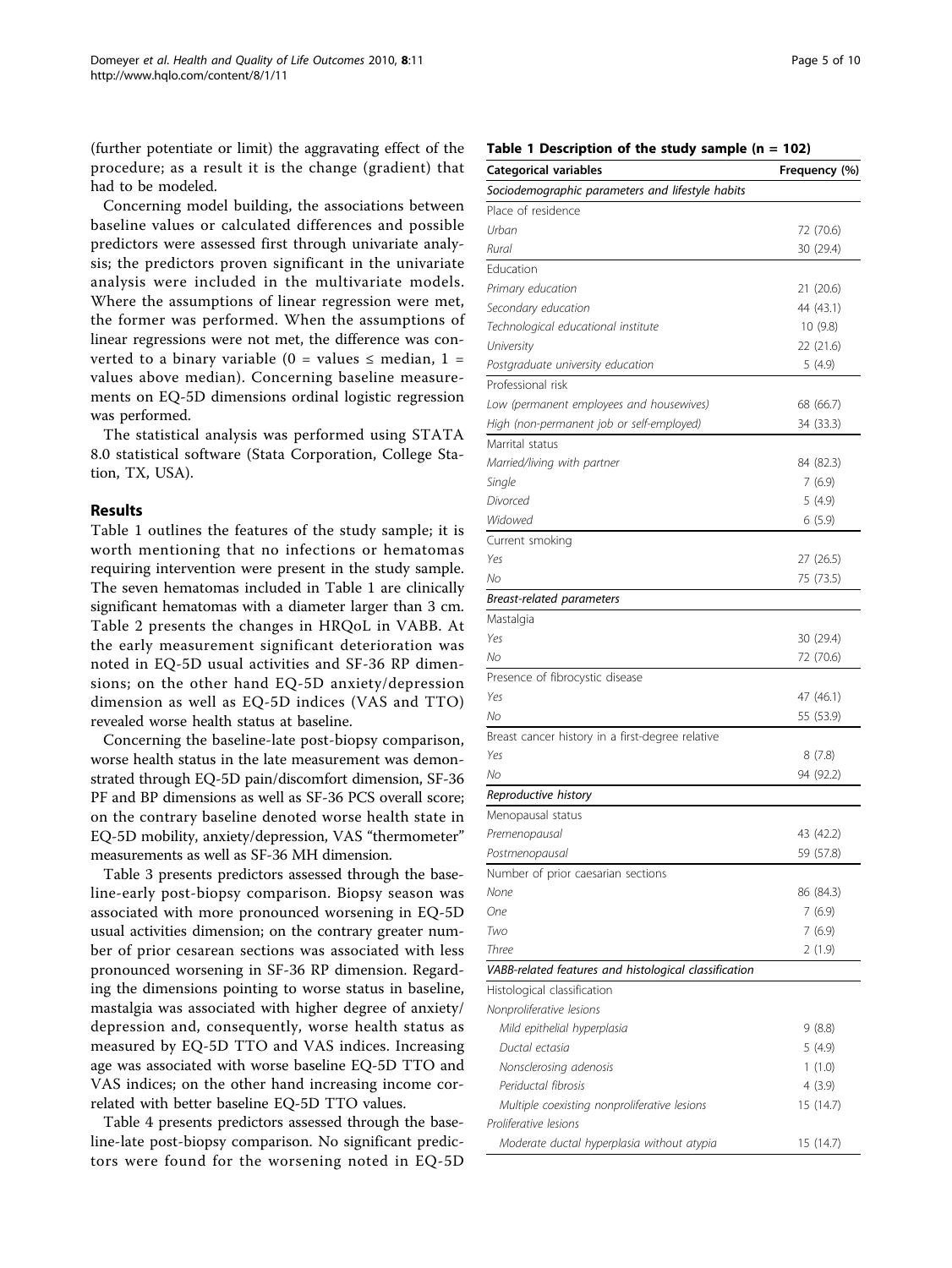Table 1: Description of the study sample  $(n = 102)$ (Continued)

| Sclerosing adenosis                       | 7(6.9)                    |
|-------------------------------------------|---------------------------|
| Radial scar                               | 1(1.0)                    |
| Intraductal papilloma                     | 5(4.9)                    |
| Intraductal papillomatosis                | 1(1.0)                    |
| Multiple coexisting proliferative lesions | 13 (12.7)                 |
| Fat necrosis                              | 1(1.0)                    |
| Fibroadenomas                             |                           |
| Without coexisting lesions                | 11 (10.8)                 |
| With coexisting nonproliferative lesions  | 8(7.8)                    |
| With coexisting proliferative lesions     | 6(5.9)                    |
| <b>BI-RADS</b> classification             |                           |
| <b>BI-RADS 3</b>                          | 36 (35.3)                 |
| <b>BI-RADS 4</b>                          | 66 (64.7)                 |
| Hematoma                                  |                           |
| Yes                                       | 7(6.9)                    |
| No                                        | 95 (93.1)                 |
| Biopsy season                             |                           |
| Spring                                    | 28 (27.5)                 |
| Summer                                    | 26 (25.4)                 |
| Autumn                                    | 31 (30.4)                 |
| Winter                                    | 17 (16.7)                 |
| Continuous variables                      | Mean $\pm$ SD<br>(median) |
| Age (years)                               | $51.3 \pm 8.8$ (50.5)     |
| BMI ( $kg/m2$ )                           | $25.4 \pm 3.9$ (24.8)     |
| Personal income (euro)                    | $870 \pm 860$ (735)       |
| Number of offspring                       | $1.8 \pm 1.0$ (2.0)       |
| Volume of tissue excised (cc)             | $4.0 \pm 3.2$ (3.0)       |
|                                           |                           |

pain/discomfort and SF-36 BP dimensions. Mastalgia was associated with more marked deterioration in SF-36 PF dimension and PCS overall score; interestingly current smoking and being married seemed to play a protective role for SF-36 PF and SF-36 PCS deterioration, respectively. Concerning the dimensions suggesting worse status at baseline, age was associated with worse EQ-5D mobility status and worse EQ-5D VAS "thermometer" values; similarly mastalgia unfavorably modified EQ-5D VAS "thermometer" and SF-36 MH. Personal income predicted better health status as measured by EQ-5D mobility dimension.

Patients were satisfied with the cosmetic result (75/78, 96.2%); satisfaction with the cosmetic result was not associated with any HRQoL measurement. Noticeably the histology of lesions was not associated with any HRQoL measurement.

#### **Discussion**

This study is the first to document that VABB is capable of modifying HRQoL in a multifaceted, complex way. Interestingly enough, the effects of VABB upon HRQoL seem to have begun well before the biopsy procedure per se. Strikingly, patients' anxiety prior to biopsy is so considerable that it led to significantly worse overall (VAS and TTO) HRQol EQ-5D indices when compared to the early post-biopsy measurement. As a result, a pattern emerges, according to which women come to the biopsy procedure with already aggravated HRQoL (Figure [3](#page-8-0)). The existence of this phenomenon is methodologically and conceptually challenging, as the true baseline remains elusive, being located prior to the suspicious mammogram. It is worth mentioning that our result are in accordance with previously published studies, which have documented significant anxiety prior to other methods of breast biopsy [[7,16\]](#page-9-0). As a result awaiting a biopsy for a potential malignancy emerges as a factor capable of creating anxiety irrespective of the method of biopsy.

Apart from the above finding, VABB was capable of generating substantial short- and long-term effects upon subjects' HRQoL. At the early measurement, a limitation of the capability to perform usual activities (EQ-5D) and deterioration of the SF-36 Role Functioning-Physical scale point to pain and discomfort after the procedure. Interestingly enough, this study points additionally to long-term pain after VABB, as reflected upon the directly relevant late measurements of EQ-5D pain/discomfort scale and the SF-36 Bodily Pain dimensions, as well as possibly upon the SF-36 Physical Component Scale overall score. To our knowledge, this is the first time that such an observation is reported in the literature. Long-term effects of VABB, such as scar formation [[17,18](#page-9-0)], have been reported, especially in the context of greater tissue amount excised [[17](#page-9-0)]. Whether the underlying, scar formation-related distortions of breast architecture together with inflammatory phenomena may be accompanied by long-term pain is an issue that has never before been addressed.

Making one step beyond the demonstration of significant changes, this study has investigated the existence of predictors capable of modifying the responses of women in terms of HRQoL before and after VABB. The predictors may be schematically divided into those affecting the baseline, mainly anxiety-related, status and those affecting subsequent, early or late, responses.

Concerning baseline, mastalgia emerged as a particular risk factor for anxiety, acting unfavorably upon EQ-5D anxiety/depression dimension, EQ-5D thermometer, EQ-5D overall VAS and TTO indices, as well as SF-36 Mental Health dimension. It seems fairly rational to postulate that women who have experienced mastalgia are more concerned about their breast health and thus present with more pronounced anxiety. In addition, mastalgia has been associated with a host of conditions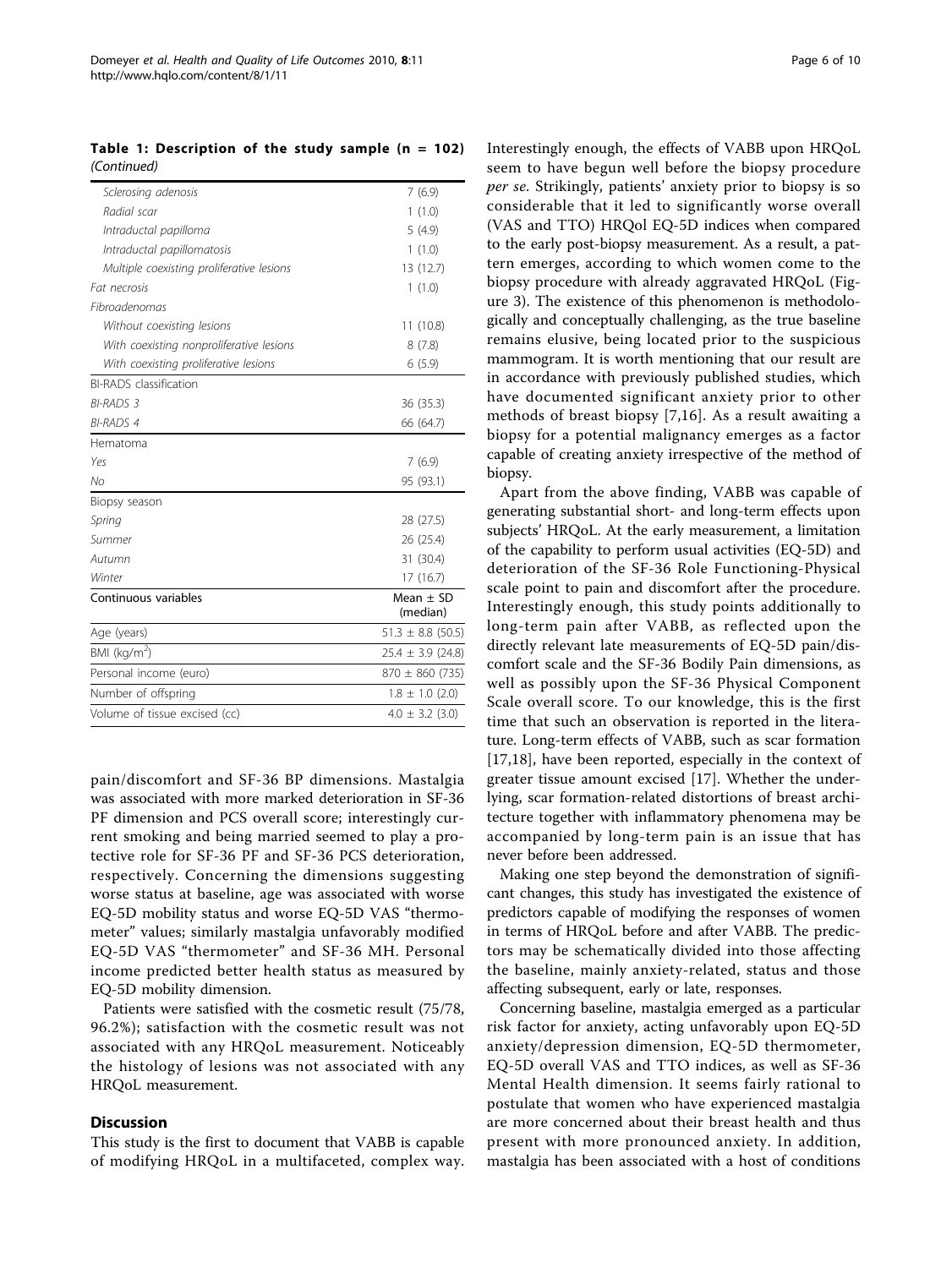<span id="page-6-0"></span>

| Table 2 Baseline, early and late post-biopsy HRQoL measurements |  |  |  |  |
|-----------------------------------------------------------------|--|--|--|--|
|-----------------------------------------------------------------|--|--|--|--|

| <b>Variables</b>             | <b>Baseline</b><br>(mean $\pm$<br>SD) | Early post-biopsy<br>measurement<br>(mean $\pm$ SD) | p§       | Late post-biopsy<br>measurement<br>(mean $\pm$ SD) | p t    | <b>Practical</b><br>interpretation |
|------------------------------|---------------------------------------|-----------------------------------------------------|----------|----------------------------------------------------|--------|------------------------------------|
| EO-5D dimensions and indices |                                       |                                                     |          |                                                    |        |                                    |
| Mobility*                    | $1.41 \pm 0.49$                       | $1.42 \pm 0.50$                                     | 0.782    | $1.27 \pm 0.45$                                    | 0.011  | Deterioration at<br>baseline       |
| Self-care*                   | $1.03 \pm 0.17$                       | $1.03 \pm 0.17$                                     | 1.000    | $1.09 \pm 0.33$                                    | 0.058  | No changes                         |
| Usual activities*            | $1.24 \pm 0.43$                       | $1.31 \pm 0.46$                                     | 0.021    | $1.23 \pm 0.45$                                    | 0.835  | Short-term<br>deterioration        |
| Pain/discomfort*             | $1.53 \pm 0.59$                       | $1.55 \pm 0.61$                                     | 0.977    | $1.71 \pm 0.54$                                    | 0.004  | Long-term<br>deterioration         |
| Anxiety/depression*          | $1.98 \pm 0.65$                       | $1.52 \pm 0.61$                                     | < 0.0001 | $1.77 \pm 0.60$                                    | 0.002  | Deterioration at<br>baseline       |
| VAS "thermometer"            | $68.8 \pm 18.4$                       | $67.5 \pm 18.1$                                     | 0.406    | $75.5 \pm 15.6$                                    | 0.003  | Deterioration at<br>baseline       |
| EO-5D index<br>(TTO method)  | $0.729 \pm$<br>0.224                  | $0.787 \pm 0.208$                                   | 0.005    | $0.769 \pm 0.225$                                  | 0.251  | Deterioration at<br>baseline       |
| EO-5D index<br>(VAS method)  | $0.834 \pm$<br>0.076                  | $0.854 \pm 0.062$                                   | 0.038    | $0.845 \pm 0.085$                                  | 0.324  | Deterioration at<br>baseline       |
| SF-36 dimensions and scores  |                                       |                                                     |          |                                                    |        |                                    |
| Physical functioning         | $86.2 \pm 19.5$                       | $85.2 \pm 18.9$                                     | 0.641    | $80.1 \pm 19.4$                                    | 0.0001 | Long-term<br>deterioration         |
| Bodily pain                  | $78.3 \pm 26.4$                       | $76.3 \pm 27.5$                                     | 0.414    | $65.5 \pm 30.5$                                    | 0.0004 | Long-term<br>deterioration         |
| General Health               | $64.5 \pm 21.3$                       | $68.5 \pm 22.5$                                     | 0.067    | $65.6 \pm 19.0$                                    | 0.700  | No changes                         |
| Vitality                     | $60.6 \pm 19.5$                       | $60.8 \pm 18.7$                                     | 0.999    | $59.6 \pm 21.9$                                    | 0.697  | No changes                         |
| Social Functioning           | $75.3 \pm 24.7$                       | $74.6 \pm 25.3$                                     | 0.496    | $73.4 \pm 27.6$                                    | 0.925  | No changes                         |
| Mental Health                | $58.8 \pm 19.3$                       | $60.4 \pm 20.2$                                     | 0.139    | $62.8 \pm 21.1$                                    | 0.030  | Deterioration at<br>baseline       |
| Role functioning-physical    | $80.1 \pm 33.1$                       | $72.3 \pm 39.2$                                     | 0.008    | $73.4 \pm 39.0$                                    | 0.098  | Short-term<br>deterioration        |
| Role functioning-emotional   | $71.0 \pm 37.0$                       | $70.9 \pm 37.1$                                     | 0.650    | $66.2 \pm 42.1$                                    | 0.347  | No changes                         |
| Physical Component Scale     | $52.5 \pm 8.6$                        | $51.8 \pm 7.9$                                      | 0.234    | $48.5 \pm 9.3$                                     | 0.004  | Long-term<br>deterioration         |
| Mental Component Scale       | $40.1 \pm 11.8$                       | $41.5 \pm 11.6$                                     | 0.270    | $41.9 \pm 14.3$                                    | 0.568  | No changes                         |

§ p-values derived from Wilcoxon matched-pairs signed-ranks test (early post-biopsy measurement vs. baseline)

†: p-values derived from Wilcoxon matched-pairs signed-ranks test (late post-biopsy measurement vs. baseline)

\*: Measures where a higher score denotes a worse health status

including mood disorders, post-traumatic stress disorder, eating disorders and pain-related conditions [[19\]](#page-9-0), which may interfere with measurements of anxiety. Apart from mastalgia, lower income and older age were risk factors for worse HRQoL prior to biopsy, rather expectably.

Regarding early effects of VABB, biopsy season was a risk factor for worsening in EQ-5D usual activities scale. This may be explainable, if the bulk of subjects' everyday, usual activities is taken into account; usual activities are more demanding in winter, compared to the lower pace in summer. It is worth mentioning that seasonality may not be safely extrapolated to other cultures or countries, as this effect of summer may represent a Greek or Mediterranean particularity. Concerning early effects, it is also worth reporting that prior caesarian sections were associated with less pronounced

deterioration in SF-36 Role Functioning-Physical scale, suggesting that women who have undergone previous gynecological surgery seem more "resistant" to early unfavorable effects of VABB; in other words, women with prior caesarian sections may be accustomed to temporary or short-term pain.

Commenting on late effects, a striking finding is that long-term pain (EQ-5D pain/discomfort and SF-36 Bodily Pain dimensions) seemed rather idiosyncratic, since none of the predictors examined, including the volume of tissue excised, was proven significant. One possible explanation of this observation may be the fact that sampling was performed at the "higher limits" i.e. above 24 cores; as a result the threshold of significant pain might already have been reached at 24 cores. Another explanation might essentially entail breast size as a confounder, i.e. background correlation between larger number of excised cores and larger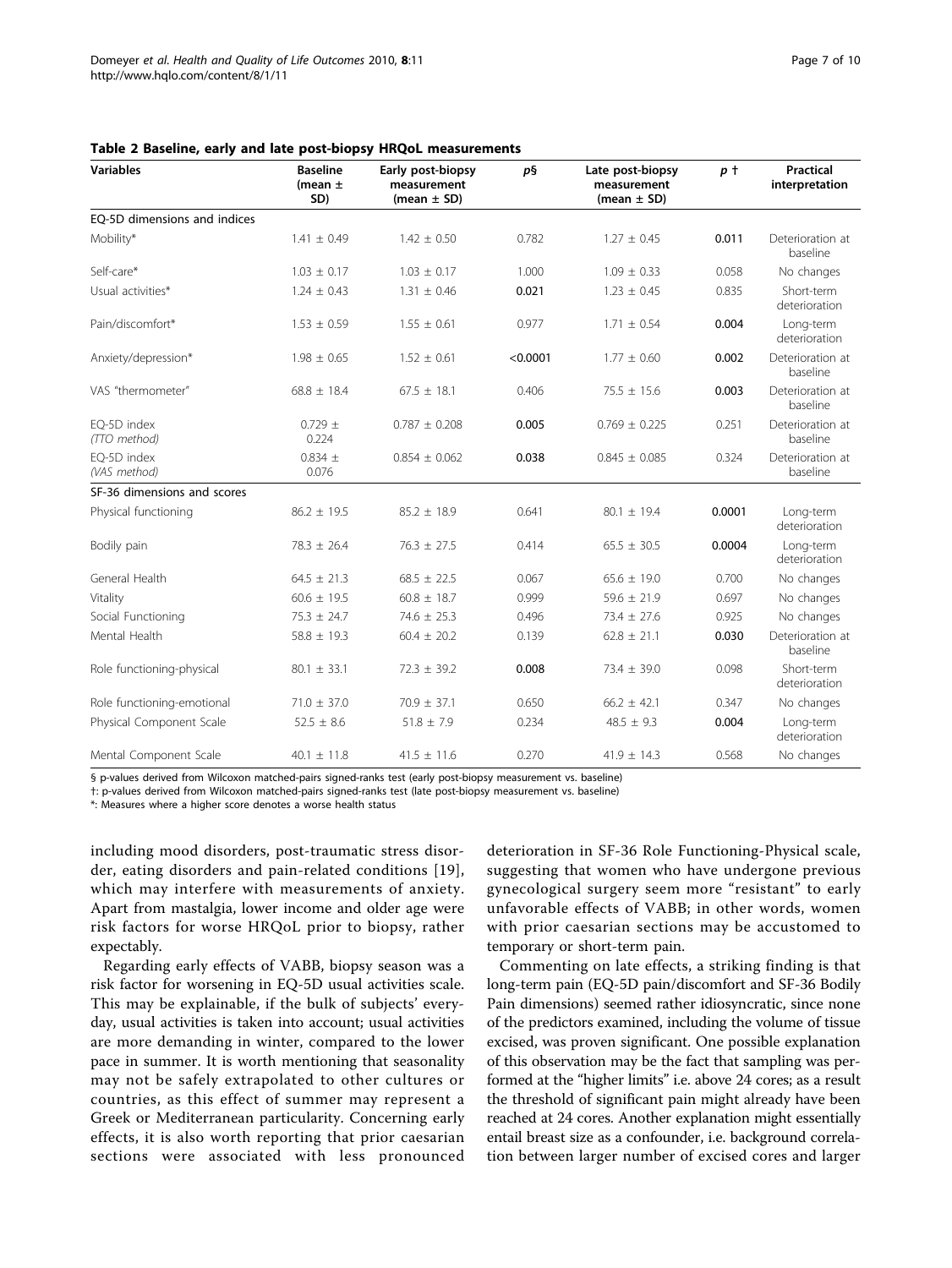<span id="page-7-0"></span>

|  |  | Table 3 Predictors emerging through the assessment of baseline vs. early post-biopsy measurement |
|--|--|--------------------------------------------------------------------------------------------------|
|--|--|--------------------------------------------------------------------------------------------------|

| Dimensions where early post-biopsy measurement denoted worse health status than baseline |                                                                                                         |                            |       |  |  |
|------------------------------------------------------------------------------------------|---------------------------------------------------------------------------------------------------------|----------------------------|-------|--|--|
| Dimensions/scores                                                                        | Category or increment                                                                                   | OR or Coeff. §<br>(95%CI)  | p     |  |  |
| EQ-5D Usual activities                                                                   |                                                                                                         | OR (95% CI)                |       |  |  |
| Biopsy season                                                                            | summer→autumn/spring→winter                                                                             | 8.65 (1.99-37.51)          | 0.004 |  |  |
| SF-36 RP                                                                                 |                                                                                                         | Coeff. (95% CI)            |       |  |  |
| Number of prior caesarean sections                                                       | 1 procedure increase                                                                                    | $-12.3$ $(-24.8, +0.2)$    | 0.053 |  |  |
|                                                                                          | Dimensions where <b>baseline</b> measurement denoted <b>worse</b> health status than early post-biopsy* |                            |       |  |  |
| EQ-5D Anxiety/depression                                                                 |                                                                                                         | OR (95% CI)                |       |  |  |
| Mastalgia                                                                                | yes vs no                                                                                               | 3.22 (1.11-9.35)           | 0.032 |  |  |
| EQ-5D index (TTO)                                                                        |                                                                                                         | Coeff. (95% CI)            |       |  |  |
| Age                                                                                      | 10 year increase                                                                                        | $-0.06$ $(-0.12, -0.01)$   | 0.025 |  |  |
| Personal income                                                                          | 100 euro increase                                                                                       | $0.008$ $(-0.0004, 0.016)$ | 0.061 |  |  |
| Mastalgia                                                                                | yes vs no                                                                                               | $-0.16$ $(-0.27, -0.04)$   | 0.010 |  |  |
| EQ-5D index (VAS)                                                                        |                                                                                                         | Coeff. (95% CI)            |       |  |  |
| Age                                                                                      | 10 year increase                                                                                        | $-0.02$ $(-0.04, -0.003)$  | 0.014 |  |  |
| Mastalgia                                                                                | yes vs no                                                                                               | $-0.05$ $(-0.09, -0.01)$   | 0.017 |  |  |

\* The analysis was performed on baseline values

§Coeff. was yielded from linear regression, OR (odds ratio) was derived from logistic regression in the case of EQ-5D Usual activities and from ordinal logistic regression in the case of EQ-5D Anxiety/depression.

## Table 4 Predictors emerging through the assessment of baseline vs. late post-biopsy measurement

| Dimensions where late post-biopsy measurement denoted worse health status than baseline |                                                                                                 |                                 |         |  |  |  |
|-----------------------------------------------------------------------------------------|-------------------------------------------------------------------------------------------------|---------------------------------|---------|--|--|--|
| <b>Dimensions/scores</b>                                                                | Category or increment                                                                           | OR or Coeff. §<br>(95% CI)      | p       |  |  |  |
| EQ-5D Pain/discomfort                                                                   |                                                                                                 | No significant predictors found |         |  |  |  |
| SF-36 Physical Functioning                                                              |                                                                                                 | Coeff. (95% CI)                 |         |  |  |  |
| Mastalgia                                                                               | yes vs no                                                                                       | 13.4 (5.1, 21.8)                | 0.002   |  |  |  |
| Current smoking                                                                         | yes vs no                                                                                       | $-8.1$ ( $-16.6$ , $+0.5$ )     | 0.063   |  |  |  |
| SF-36 Bodily Pain                                                                       |                                                                                                 | No significant predictors found |         |  |  |  |
| SF-36 Physical Component Scale                                                          |                                                                                                 | Coeff. (95% CI)                 |         |  |  |  |
| Mastalgia                                                                               | yes vs no                                                                                       | $8.6$ (2.2, 15.1)               | 0.010   |  |  |  |
| Marital status                                                                          | married vs single/divorced/widowed                                                              | $-9.4$ $(-16.5, -2.3)$          | 0.010   |  |  |  |
|                                                                                         | Dimensions where <b>baseline</b> measurement denoted worse health status than late post-biopsy* |                                 |         |  |  |  |
| EQ-5D Mobility                                                                          |                                                                                                 | OR (95% CI)                     |         |  |  |  |
| Age                                                                                     | 10 year increase                                                                                | 1.81 (1.00-3.28)                | 0.051   |  |  |  |
| Personal income                                                                         | 100 euro increase                                                                               | $0.88$ $(0.80 - 0.95)$          | 0.002   |  |  |  |
| EQ-5D Anxiety/depression<br>Mastalgia                                                   | See Table 3                                                                                     |                                 |         |  |  |  |
| EO-5D VAS "thermometer"                                                                 |                                                                                                 | Coeff. (95% CI)                 |         |  |  |  |
| Age                                                                                     | 10 year increase                                                                                | $-8.0$ $(-12.6, -3.5)$          | 0.001   |  |  |  |
| Mastalgia                                                                               | yes vs no                                                                                       | $-13.6$ $(-23.2, -4.1)$         | 0.006   |  |  |  |
| SF-36 Mental Health                                                                     |                                                                                                 | Coeff. (95% CI)                 |         |  |  |  |
| Mastalgia                                                                               | yes vs no                                                                                       | $-20.0$ $(-29.5, -10.5)$        | < 0.001 |  |  |  |

\* The analysis was performed on baseline values

§Coeff. was yielded from linear regression, OR (odds ratio) was derived from logistic regression in the case of EQ-5D Mobility.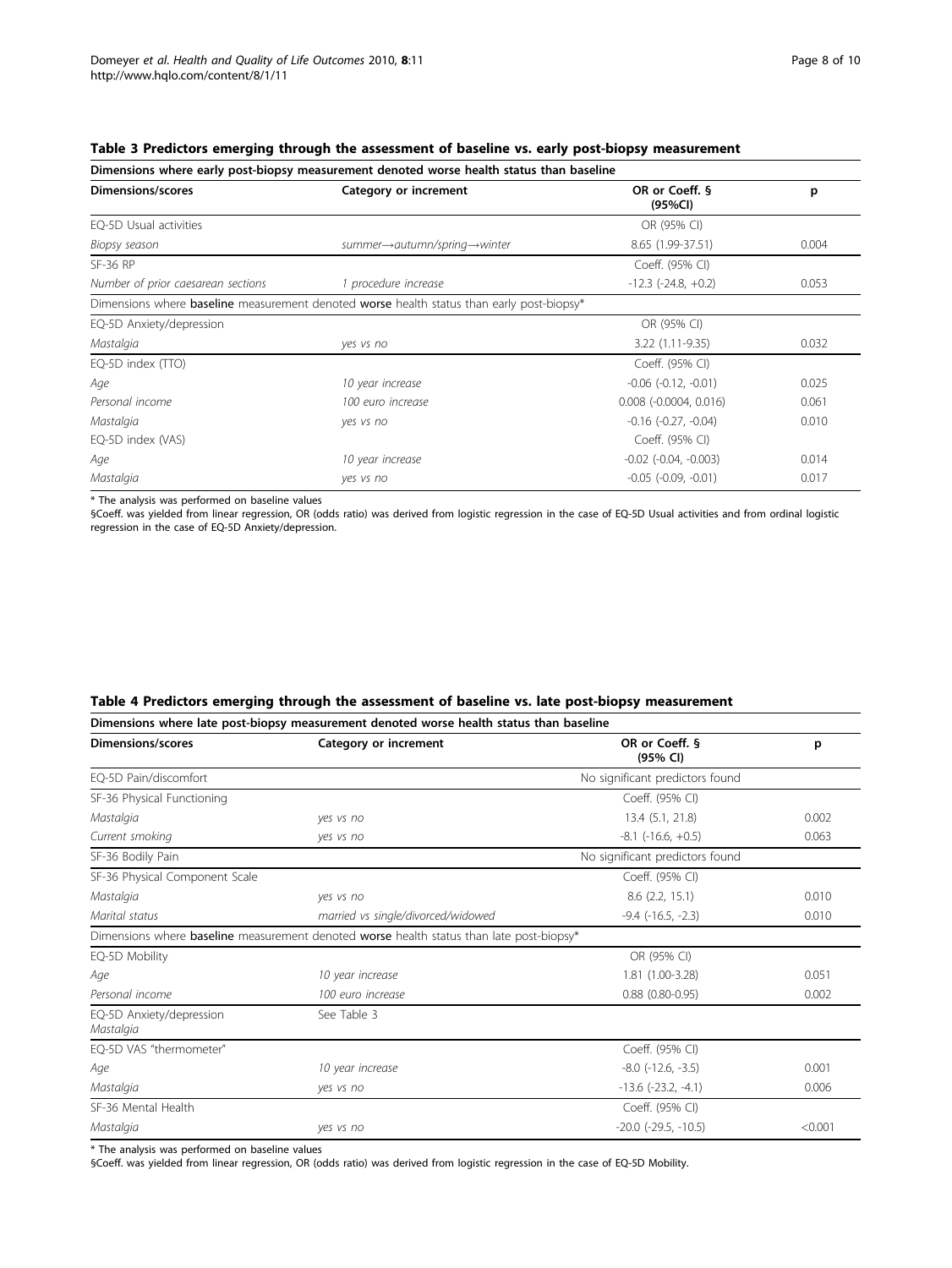<span id="page-8-0"></span>

breast size. Although breast size was not included in the study design and in thus unavailable, it should be declared that the consecutive cases in this study have been derived from a wider pool of patients 1:1 randomly allocated to 24 and 96 cores (i.e. extension of our double-blind study [\[8](#page-9-0)]). As a result the effect of unknown confounders such as breast size should be considered minimal, if any. Nevertheless, future studies stratifying results would be of interest so as to gain more detailed insight into the phenomenon of long-term pain.

Further commenting on late effects, once again mastalgia emerged as an unfavorable risk factor, being associated with more pronounced deterioration in SF-36 Physical Functioning dimension and overall SF-36 Physical Component Scale. Surprisingly enough, smoking emerged as a favorable factor, limiting the deterioration in SF-36 Physical Functioning dimension; it is tempting to attribute this finding to analgesic and stress-modulating effects of nicotine (reviewed in [\[20\]](#page-9-0)). Another favorable factor is marital status, as married patients displayed a better profile in SF-36 Physical Component Scale overall score; this may reflect the supportive role of the partner.

This study, however, bears certain limitations that should be addressed. Firstly, some features of our setting need to be clarified. In our study, VABB was exclusively performed under stereotactic guidance. Therefore, the results may not be extrapolated to ultrasound-guided VABB. Indeed, given that one of the major complaints of patients undergoing stereotactically-guided VABB is the discomfort experienced in a prone position [[5\]](#page-9-0), ultrasound-guided VABB might be better tolerated and might consequently exhibit a different pattern of early effects upon HRQoL. Envisaging comparative studies assessing VABB (stereotactically- vs ultrasound-guided) or even encompassing other biopsy procedures, e.g. core biopsy, would be promising; however the present study has not adopted a comparative study design leaving the field open for future studies.

In addition, the fact that all biopsy procedures have been performed by a surgeon does not obligatorily reflect breast radiologists' practice; this may be a significant limitation which should be born in mind for the extrapolation of these findings to other settings. Nevertheless the exact nature of differences between